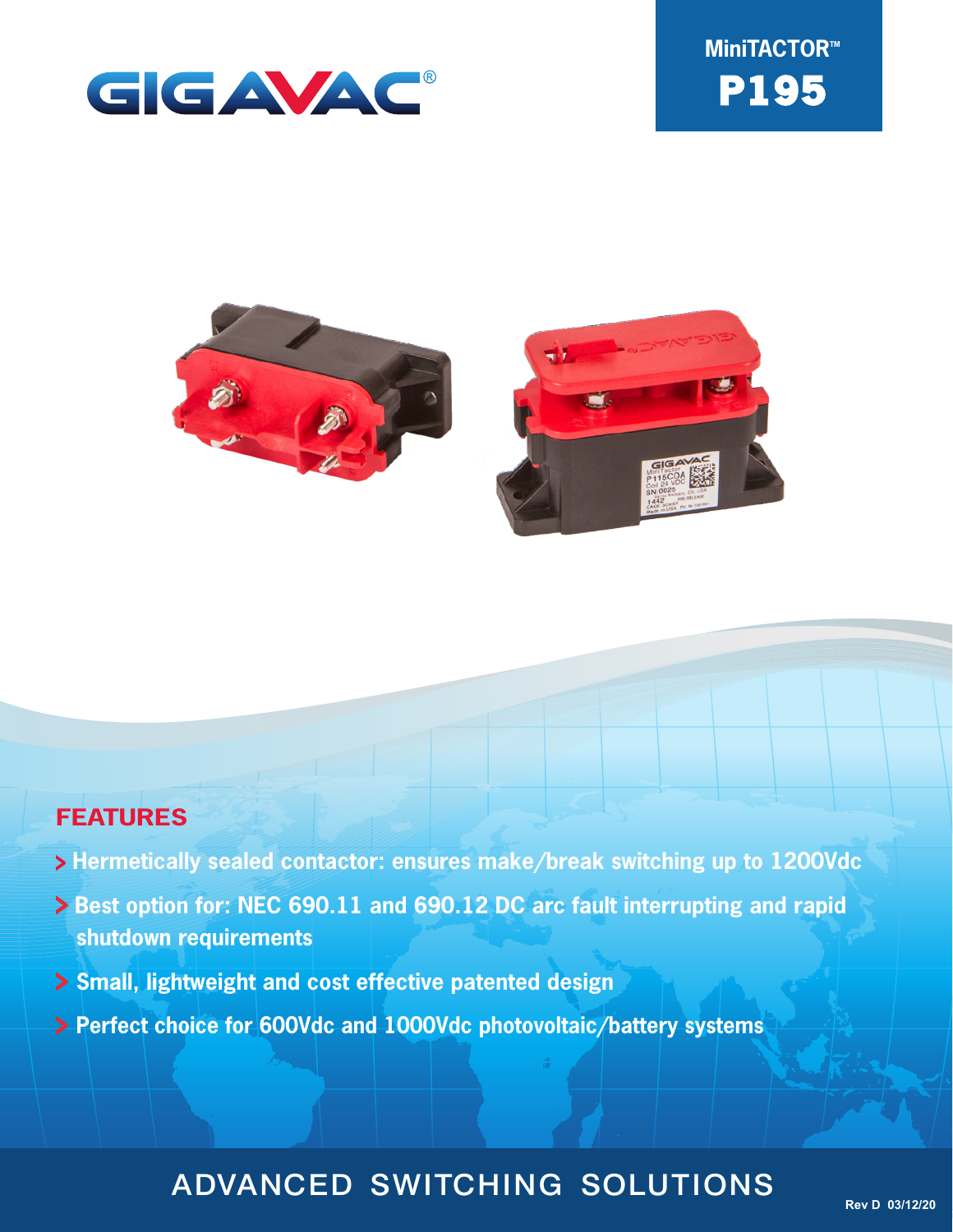

## **MiniTACTOR<sup>™</sup> P195**

### **PRODUCT SPECIFICATIONS**

| <b>Specifications</b>                                                   | <b>Units</b> | <b>Data</b>                    |
|-------------------------------------------------------------------------|--------------|--------------------------------|
| <b>Contact Arrangement</b>                                              | Form X       | SPST-NO                        |
| Dielectric at Sea Level                                                 | Vrms         | 4300                           |
| <b>Contact Voltage, Operating Max</b>                                   | Vdc          | 1500                           |
| <b>Continuous Current Carry, Max (6 AWG)</b>                            | A            | 80                             |
| <b>Electrical Life (Resistive Load)</b><br>Make and Break, 60A @ 600Vdc | Cycles       | 6000                           |
| <b>Mechanical Life</b>                                                  | Cycles       | 1,000,000                      |
| Contact Voltage Drop, Max @ 50A                                         | mV           | 100                            |
| Contact Resistance, Max @ 50A (after<br>30 sec)                         | mOhms        | 3.25                           |
| <b>Operate Time, Max</b>                                                | ms           | 25                             |
| <b>Release Time, Max</b>                                                | ms           | 8                              |
| Vibration, Sinusoidal (50-200Hz Peak)                                   | G            | 5                              |
| Shock, Operating, 1/2 Sine, 11ms                                        | G            | 20                             |
| Temperature, Operating Range 1/                                         | $^{\circ}C$  | $-40^{\circ}$ to $+85^{\circ}$ |
| <b>Humidity, No Freezing or</b><br>Condensing at Low Temperature        | <b>RH</b>    | 5% to 85%                      |
| Weight                                                                  | grams        | 135                            |

### **CURRENT CARRY RATINGS**



#### **COIL RATINGS @ 25°C 2/**

| <b>Coil P/N Designation</b>                                              | B                                | C                                | F                                          |
|--------------------------------------------------------------------------|----------------------------------|----------------------------------|--------------------------------------------|
| <b>Coil Voltage, Nominal</b>                                             | $12$ Vdc                         | 24 Vdc                           | 48 Vdc                                     |
| <b>Coil Voltage, Max</b>                                                 | $16$ Vdc                         | 32 Vdc                           | 64 Vdc                                     |
| Pick-up Voltage, Max                                                     | 8 Vdc                            | 19 Vdc                           | 35 Vdc                                     |
| Drop Out Voltage, Max                                                    | 5 Vdc                            | 9 Vdc                            | 18 Vdc                                     |
| Drop Out Voltage, Min                                                    | $0.20$ Vdc                       | $0.40$ Vdc                       | $0.80$ Vdc                                 |
| Coil Resistance, +/-10%                                                  | 70 Ohms                          | 280 Ohms                         | 1092 Ohms                                  |
| <b>Coil Current at Nominal Voltage</b>                                   | 0.170A                           | 0.085A                           | 0.045A                                     |
| <b>Recommended External Coil</b><br><b>Suppression</b><br>(not included) | SMAJ40CA<br>or<br>P6KE47CA-E3/54 | SMAJ40CA<br>or<br>P6KE47CA-E3/54 | SMAJ100CA<br><b>or</b><br><b>P6KE120CA</b> |

# ADVANCED SWITCHING SOLUTIONS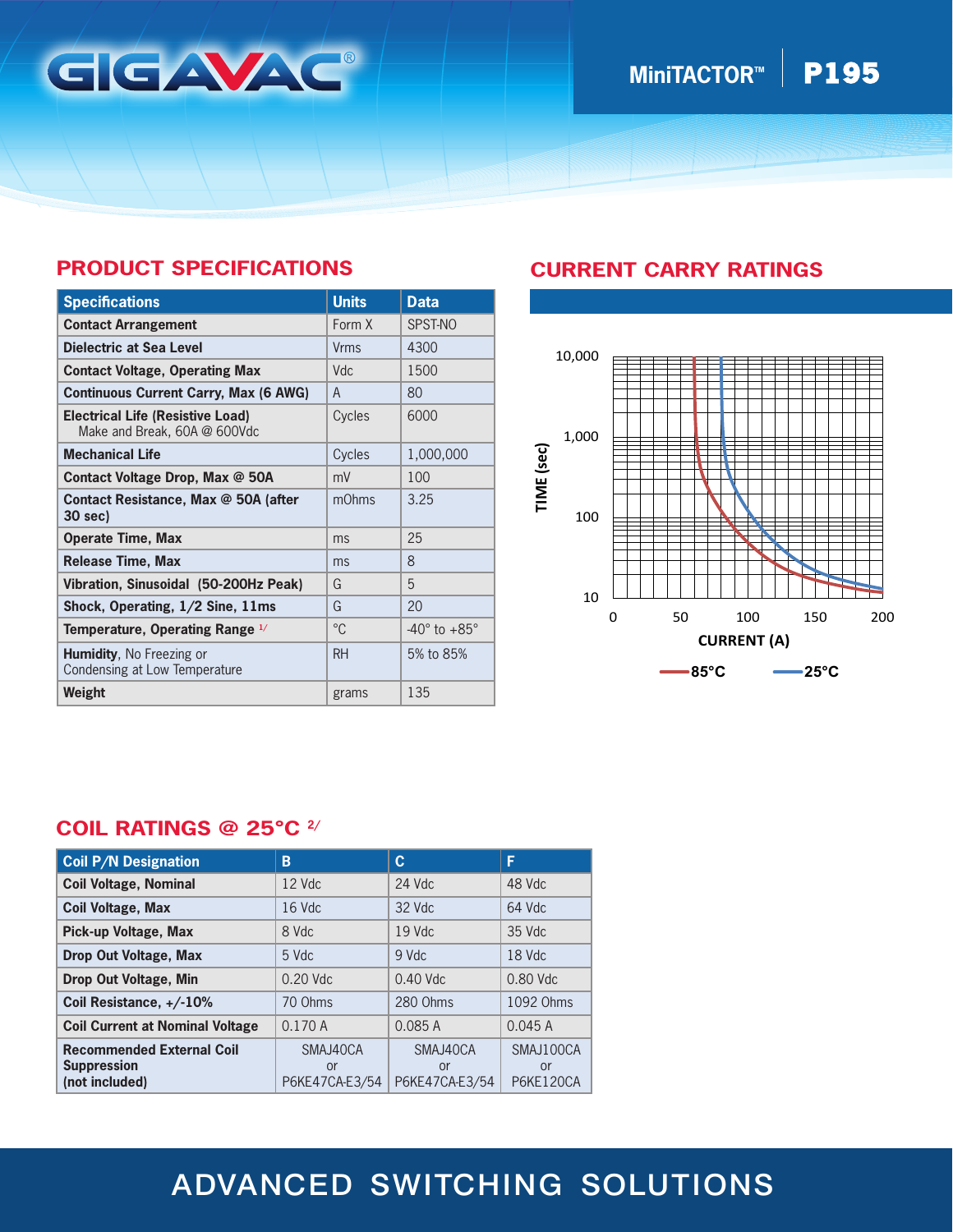## $MinITACTOR^M$  **P195**



### **DIMENSIONS**

**Mounting** M4 or 8-32 Screws Torque 1.3-1.7Nm [12-15in-lb]

**Case Material** Thermoplastic Polyester Resin

Torque 1.3-1.7 Nm [12-15 in-lb] max **Power Connection** M4 Studs

**Coil Termination** M3 Studs Torque 0.5Nm [5in-lb] max